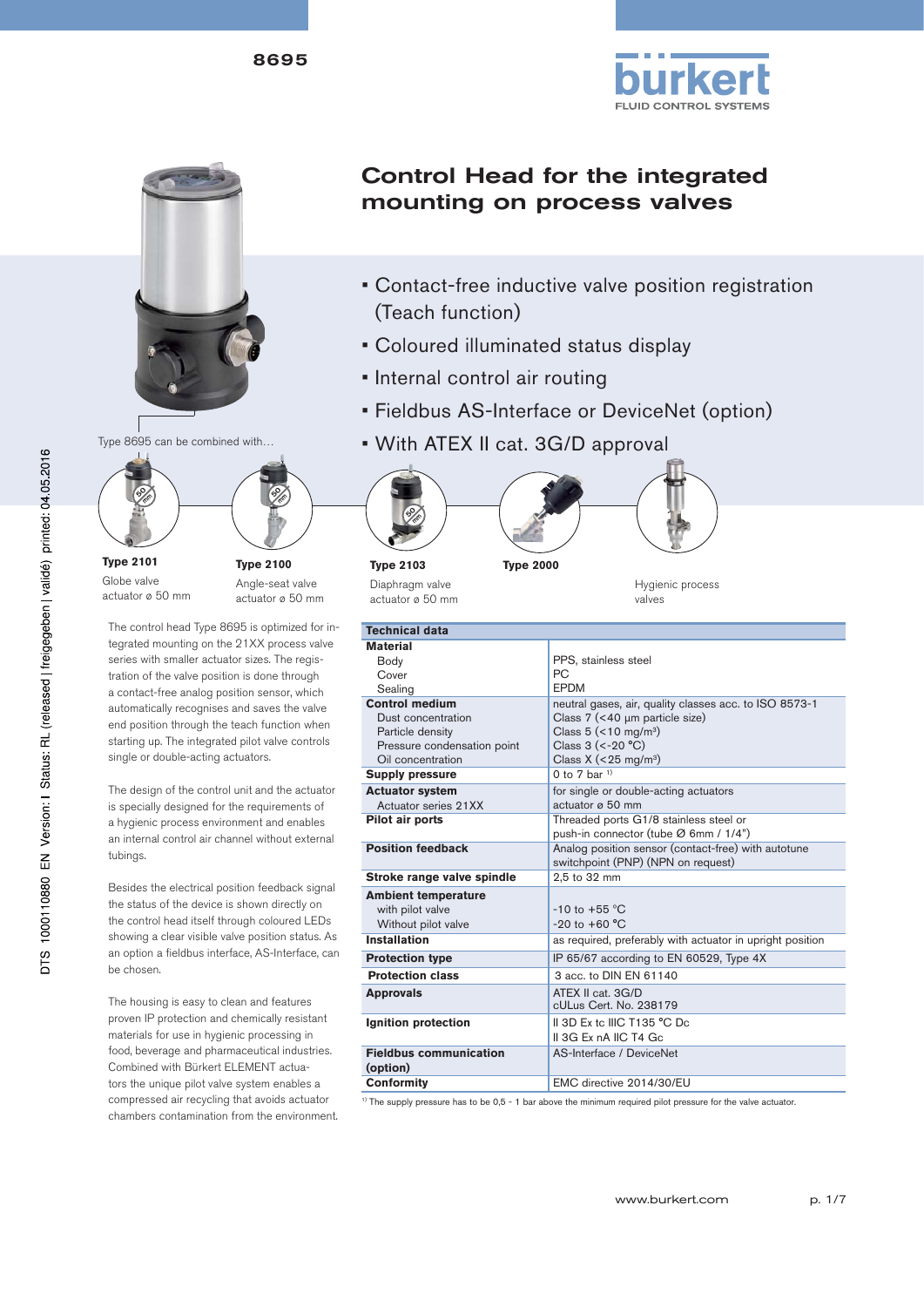

# Technical data, continued

#### Without fieldbus communication

| <b>Technical data</b>                     |                                |  |
|-------------------------------------------|--------------------------------|--|
| <b>Power supply</b>                       | 24 VDC ±10%<br>UL: NEC Class 2 |  |
| <b>Residual ripple with DC</b>            | 10%                            |  |
| <b>Power consumption</b>                  | < 2W                           |  |
| <b>Electrical connection</b><br>Multipole | M <sub>12</sub> , 8-pole       |  |
| Output                                    | max. 100 mA per output         |  |

#### With fieldbus communication; AS-Interface

| Technical data                          |                                             |
|-----------------------------------------|---------------------------------------------|
| <b>Profile</b>                          | S-B.A.E. (A/B slave, max. 62 slaves/master) |
|                                         | Certificate No. 87301 acc. to version 3.0   |
| <b>Power supply</b>                     | 29.5 to 31.6 VDC, UL: NEC Class 2           |
| through bus line                        | according to specification                  |
| separated from bus signal               | on request                                  |
| <b>Power consumption</b>                |                                             |
| Units without external                  |                                             |
| power supply                            |                                             |
| Max. power consumption                  | $120 \text{ mA}$                            |
| Power consumption in normal             |                                             |
| operation                               | 90 mA                                       |
| (after current reduction; Valve + 1 end |                                             |
| position achieved)                      |                                             |
| Output                                  |                                             |
| Contact rating                          | $\leq$ 1W over AS-Interface                 |
| Watch-dog function                      | integrated                                  |
| <b>Electrical connection</b>            | M <sub>12</sub> 4-pins                      |
| Programming data                        | see operating instructions                  |

#### With fieldbus communication; DeviceNet

| <b>Technical data</b>        |                                                                                                |  |
|------------------------------|------------------------------------------------------------------------------------------------|--|
| <b>Profile</b>               | Group 2 Only Slave Device; MAC-ID and transfer rate<br>adjustable through DIP-switch           |  |
| <b>Power supply</b>          | 11 to 25 VDC<br>UL: NEC Class 2                                                                |  |
| <b>Power consumption</b>     | $\leq$ 80 mA                                                                                   |  |
| Output                       |                                                                                                |  |
| Inrush current               | $\leq 50$ mA                                                                                   |  |
| Hold current                 | $\leq 30$ mA                                                                                   |  |
| Input                        |                                                                                                |  |
| "ט"                          | $0$ to 1.5 V                                                                                   |  |
| $n + n$                      | $\geq 8$ V                                                                                     |  |
| <b>Electrical connection</b> | M12-Micro Style - flange connector 5-pins (configuration<br>according DeviceNet-specification) |  |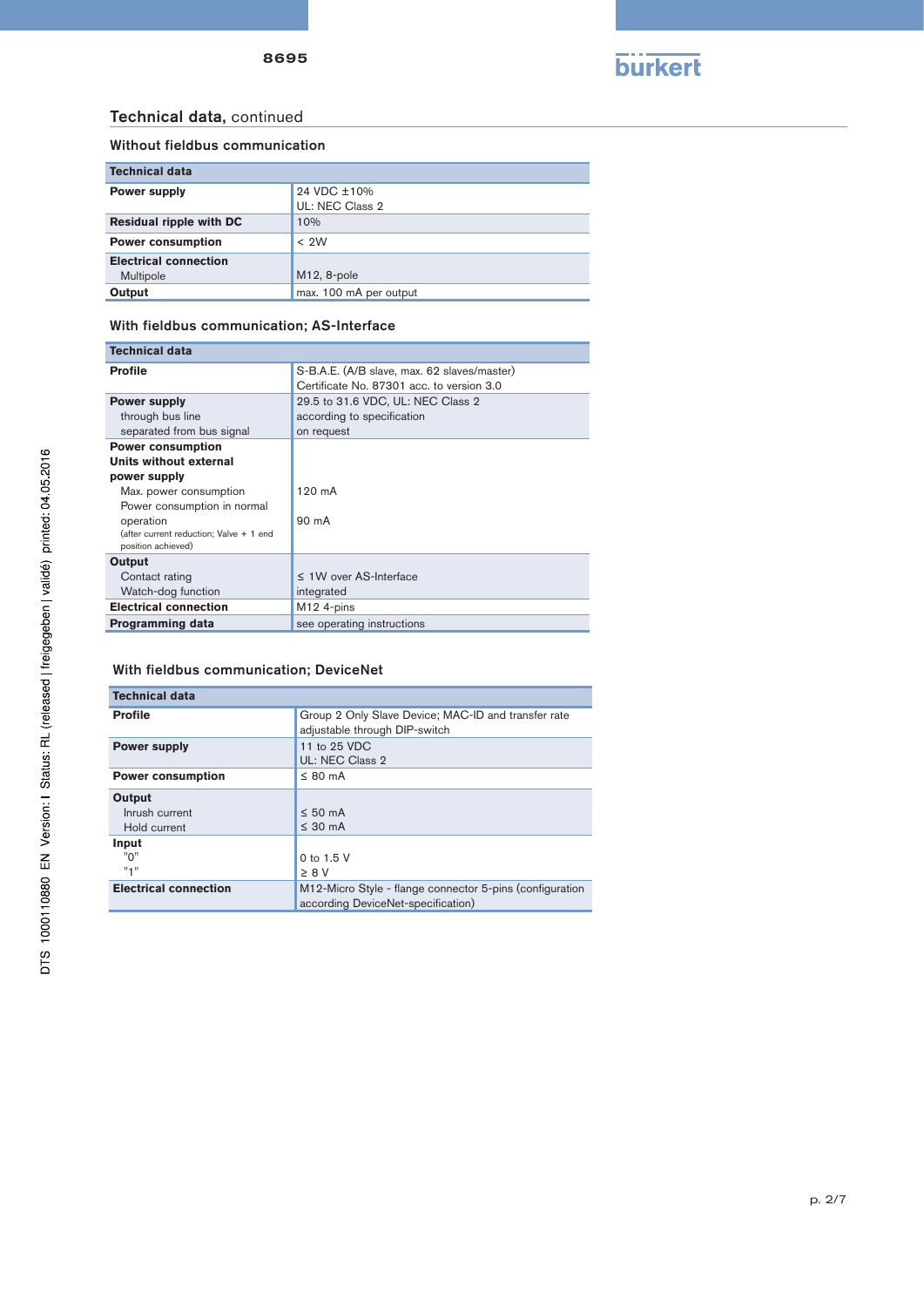

#### Ordering information for process valve system with integrated control head

A complete process valve system consists of a Control Head Type 8695 and a process valve Type 21XX.

The following information is necessary for the selection of a complete system:

•**Item no.** of the desired control head **Type 8695** (see ordering chart on p. 4)

**•Item no.** of the desired process valve **Type 21XX** 

(see separate datasheet e.g. Type 2100, 2101, 2103)

You order two components and receive a complete assembled and certified valve.

When you click on the orange box "More info." below, you will come to our website for the resp. product where you can download the datasheet.



DTS 1000110880 EN Version: I Status: RL (released | freigegeben | validé) printed: 04.05.2016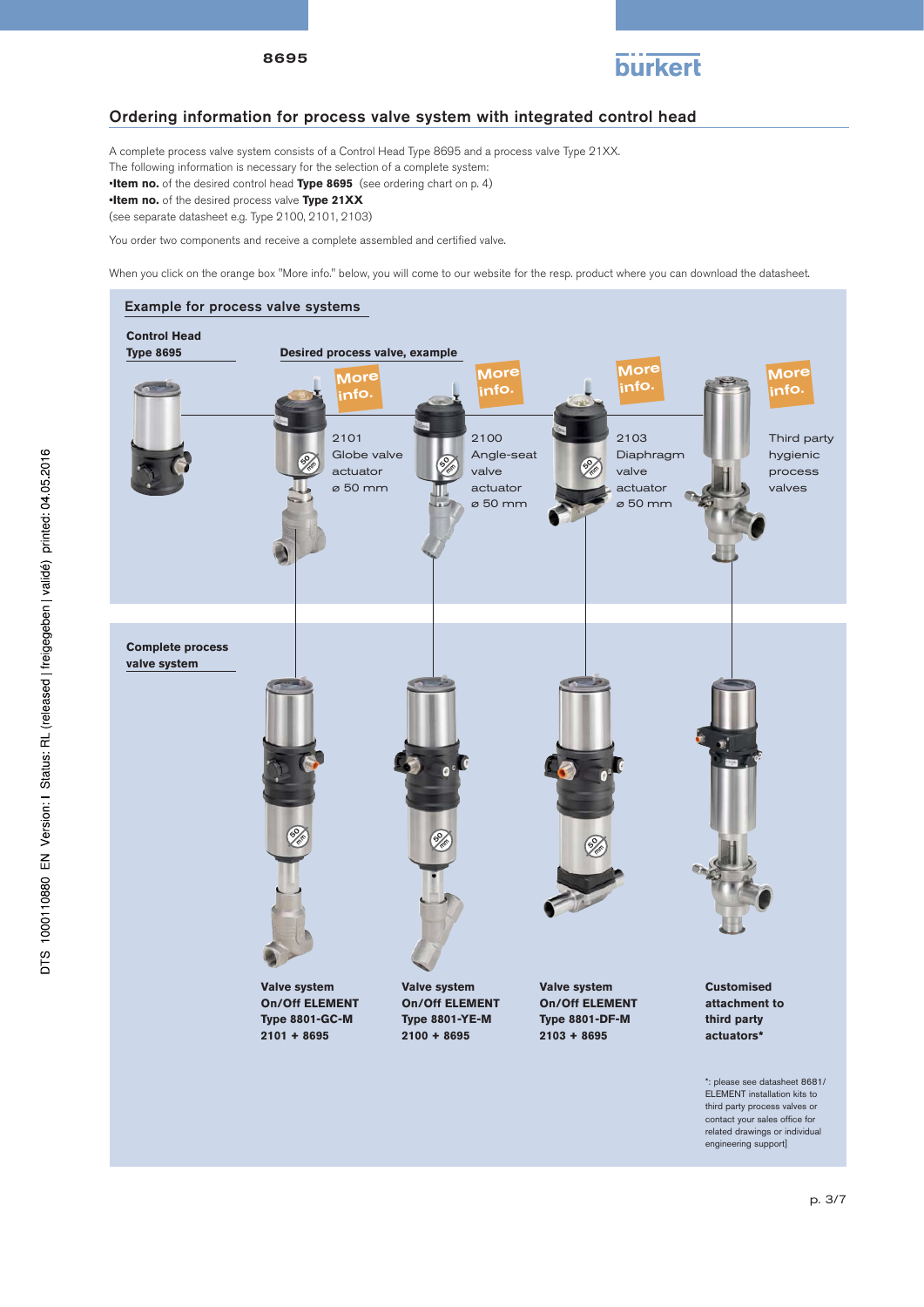

# Ordering chart Control Head Type 8695 (other versions on request)

| connection<br>Electrical                                | Kommuni-<br>kation | function<br>Control | threaded<br>÷<br>ports<br>Pilot<br>ports | Item no.                 |         |
|---------------------------------------------------------|--------------------|---------------------|------------------------------------------|--------------------------|---------|
| <b>Actuator series ELEMENT Type 21XX process valves</b> |                    |                     | <b>Standard</b>                          | <b>ATEX II cat. 3G/D</b> |         |
| M12 multipole                                           | AS-Interface S-    | single-acting       | G1/8                                     | 227 444                  | 265 075 |
|                                                         | B.A.E              | double-acting       | G1/8                                     | 227 440                  | 265 069 |
|                                                         | <b>DeviceNet</b>   | single-acting       | G1/8                                     | 238 724                  | 265 076 |
|                                                         |                    | double-acting       | G1/8                                     | 265 081                  | 265 070 |
|                                                         |                    | single-acting       | G1/8                                     | 227 446                  | 265 077 |
|                                                         |                    | double-acting       | G1/8                                     | 227 442                  | 265 071 |
|                                                         |                    |                     | G1/8                                     | 234 246                  | 265 067 |
| <b>Actuator series CLASSIC Type 20XX Prozessventile</b> |                    |                     |                                          |                          |         |
| M12 multipole                                           | AS-Interface S-    | single-acting       | G1/8                                     | 223 896                  | 265 078 |
|                                                         | B.A.E              | double-acting       | G1/8                                     | 223 906                  | 265 072 |
|                                                         | <b>DeviceNet</b>   | single-acting       | G1/8                                     | 238 726                  | 265 079 |
|                                                         |                    | double-acting       | G1/8                                     | 238 727                  | 265 073 |
|                                                         |                    | single-acting       | G1/8                                     | 223 895                  | 265 080 |
|                                                         |                    | double-acting       | G1/8                                     | 223 905                  | 265 074 |
|                                                         |                    |                     |                                          | 265 938                  | 265 068 |

**Note**: All non-ATEX versions are UL approved.

#### **Further versions on request** Additional D

Approvals H) FM

push-in pilot air ports (tube Ø 6mm / 1/4")

## Ordering chart adapter kit (has to be ordered separately)

| <b>Description</b>                                                                                   | <b>Actuator size</b>   | <b>Control function</b> | Item no.           |
|------------------------------------------------------------------------------------------------------|------------------------|-------------------------|--------------------|
| Adapter kit ELEMENT Types 21XX                                                                       | Ø50 mm                 | universal               | 679 918            |
| Adapter kit CLASSIC Types 20XX                                                                       | $Q$ 40 mm              | universal               | 683 057            |
| Adapter kit CLASSIC Types 20XX<br>Globe and angle seat valves 2012/2000<br>Diaphragm valve 2030/2031 | Ø50 mm                 | universal               | 683 058<br>683 059 |
| Adapter kit CLASSIC Types 20XX                                                                       | $Q63$ mm <sup>1)</sup> | universal               | 683 060            |

I

For installation kits to 3rd party process valves please see datasheet installation kits for hygienic process valves or contact your sales office for related drawings or individual engineering support

1) When combining actuator size Ø 63 mm with 8695 CLASSIC reduced switching dynamics should be expected. Please choose Type 8691 for shorter response times.

## Ordering chart accessories

| <b>Description</b>                     | Item no. |
|----------------------------------------|----------|
| M12 socket, 8-pins, 5m assembled cable | 919 267  |
| M12 socket, 4-pins, 5m assebled cable  | 918 038  |
| M12 socket, 5-pins, 5m assembled cable | 264 606  |
| Silencer G1/8                          | 780 779  |
| Silencer, push-in connector            | 902 662  |
| Sensor puck (spare part)               | 677 245  |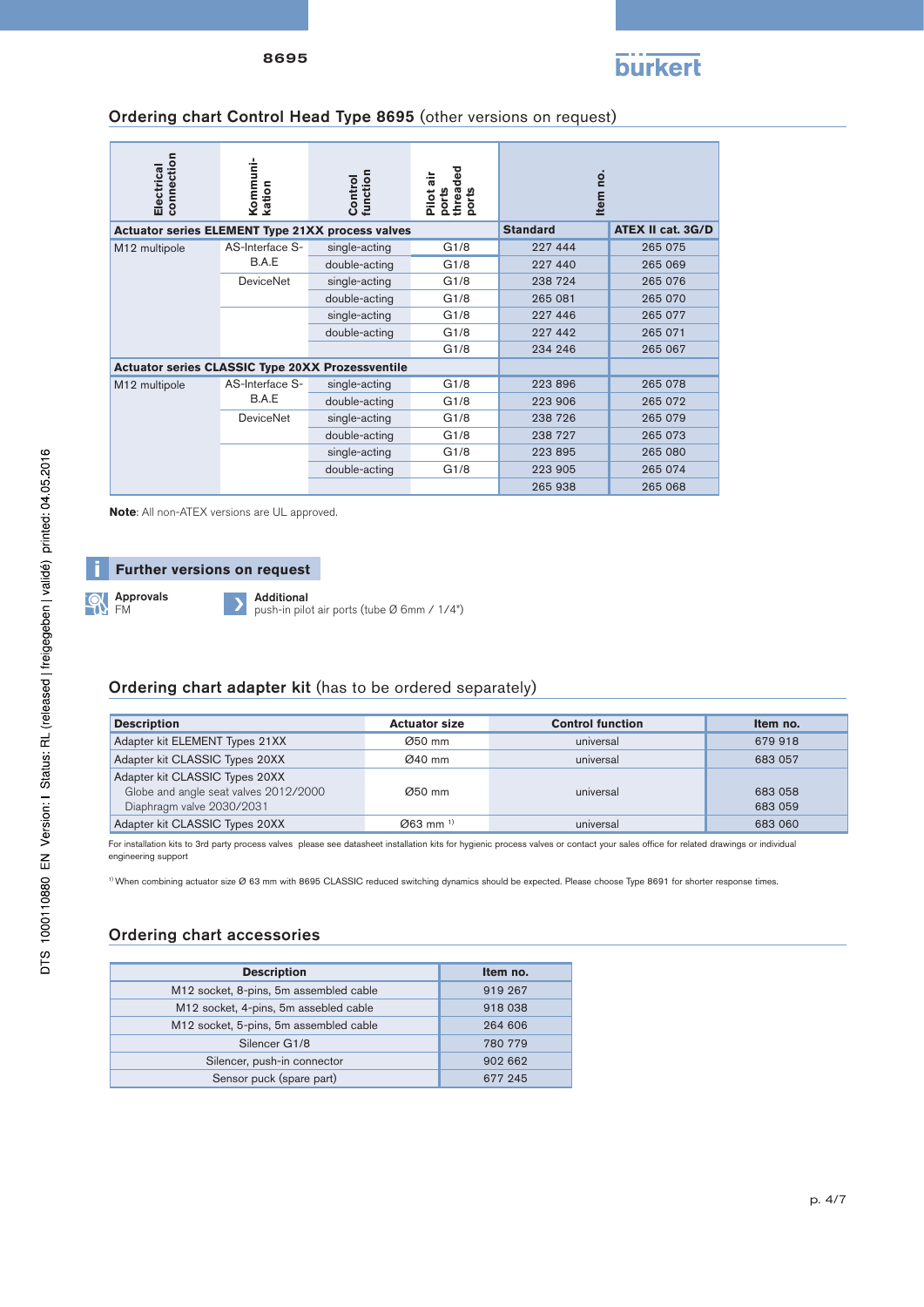

**1** Cover **2** Body casing **3** Basic body **4** Plug M12 **5** Screws

**7** Sealing

**6 Push-in connector**

## Materials



| Cover                                           | PC.                                    |
|-------------------------------------------------|----------------------------------------|
| <b>Body casing</b>                              | Stainless steel                        |
| <b>Basic body</b>                               | <b>PPS</b>                             |
| Plug M <sub>12</sub>                            | Stainless steel                        |
| <b>Screws</b>                                   | Stainless steel                        |
| <b>Push-in connector</b><br>Threaded ports G1/8 | POM/stainless steel<br>Stainless steel |
| Sealing                                         | FPDM                                   |

# Mounting on third party hygienic process valves

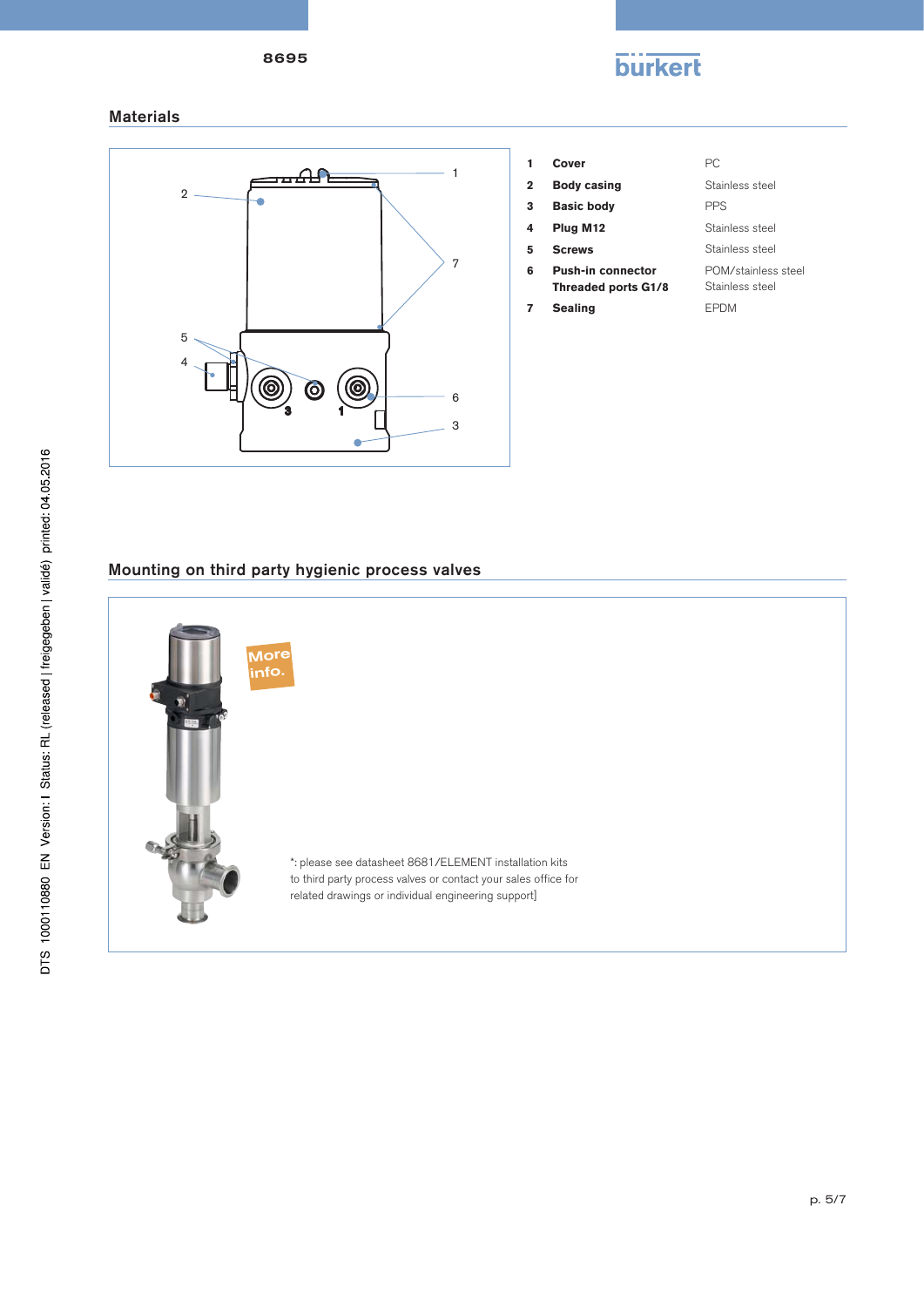8695



# Dimensions [mm]

Mounting on process valve ELEMENT Types 21XX



# Mounting on process valve CLASSIC Types 20XX